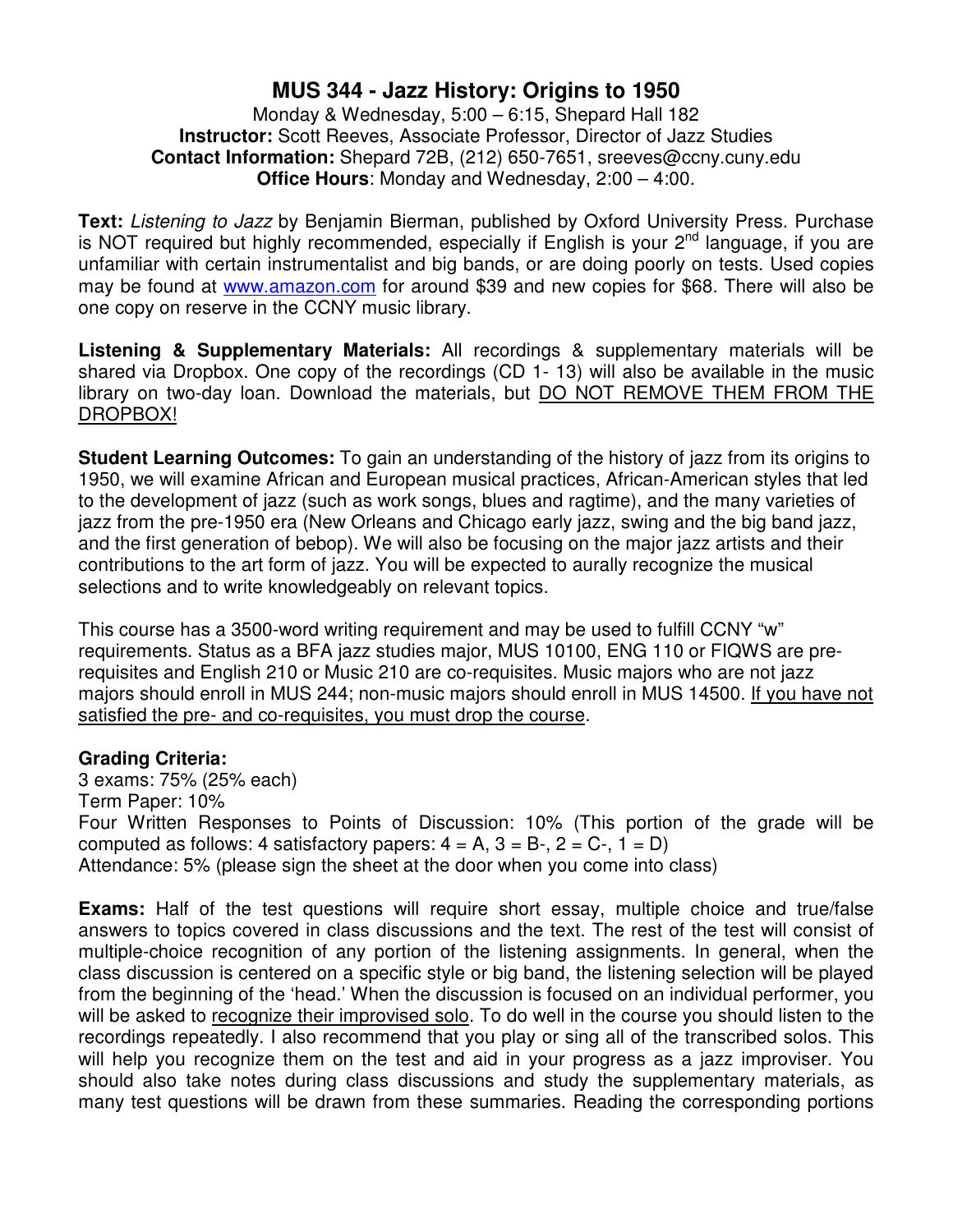of the text will reinforce and expand on what has been discussed in class. **Make up tests will be given only in extreme circumstances, with prior approval of the instructor.** 

**Attendance:** In addition to the doing the assigned reading and listening, your presence at all classes and participation in-group discussions will help prepare you for exams. My intent as an instructor is to stimulate your thinking and provoke questions and comments, not simply lecture. However, each student should be careful not to monopolize class discussions. You can contribute to the success of the class by listening to the musical selections, reading the appropriate portions of the text, and contemplating the "points of discussion" (even if you choose not to hand in written responses on that particular day) to better inform your thinking. **Please be on-time to class; entering after we have started is VERY DISRUPTIVE to all.** 

**Term Paper:** The term paper may address any relevant topic pertaining to the history of jazz, from its origins up to and including the first generation of bebop artists (Bird, Diz, Monk, Bud, Max). Suggested topics include a biography or style analysis of a specific jazz artist, an overview of major artists on a particular instrument, an in-depth focus on a particular style that evolved in the pre-1950 era, or sociological issues associated with jazz, such as women's' role in the music, Harlem's contribution to the development of jazz or American and African-American culture in general. The paper should be a minimum of six 1.5 spaced typewritten pages, exclusive of any transcriptions. It should include a clearly defined topic, documented support for your topic, and a bibliography and/or discography. Indicate the source of your information using the author/date citation method or some other accepted style of footnotes. If the information did not originate with you, you must cite the source, even if it is written in your own words. If you use another author's wording, you must cite the source and put the selection in quotation marks. **Not crediting the source of your research is plagiarism and will result in a failing paper (internet sources will be checked)**. The paper will be judged on literary merits and musical observations. Proofread thoroughly; if you are using a word processor, please remember to use a spell-checker. **If English is a second language, I strongly recommend getting assistance from the Writing Center with issues pertaining to grammar and syntax.** 

**Points of Discussion:** Prior to each class meeting, students must familiarize themselves with all reading and listening assignments and review the *Points for Discussion*. During the semester, choose four classes for which you will write a one or two page, typed response to the Points for Discussion. Each of the questions must be answered to the best of your ability (in some cases one or two sentences may be sufficient) and will be handed in at the beginning of class for which they are assigned. Obviously, new ideas and concepts not reflected in your prepared responses may be presented during the class discussion. However, you will only be graded on whether your responses reflect the successful completion of the reading and listening assignments and their literary content, not whether they answer each question correctly. Papers will be marked "+" "ok" or "-" depending on the number of writing problems. Do not procrastinate with these assignments; students attempting to hand in all four papers during the last two weeks of classes may receive a slightly lower grade for this portion of course. Papers handed in after the topic has been discussed will not be accepted. Please note any corrections I make on your 'points of discussion' papers and incorporate these changes in future writing assignments.

### **Course Content - May Vary With Prior Announcement by Instructor**

Monday, Jan. 30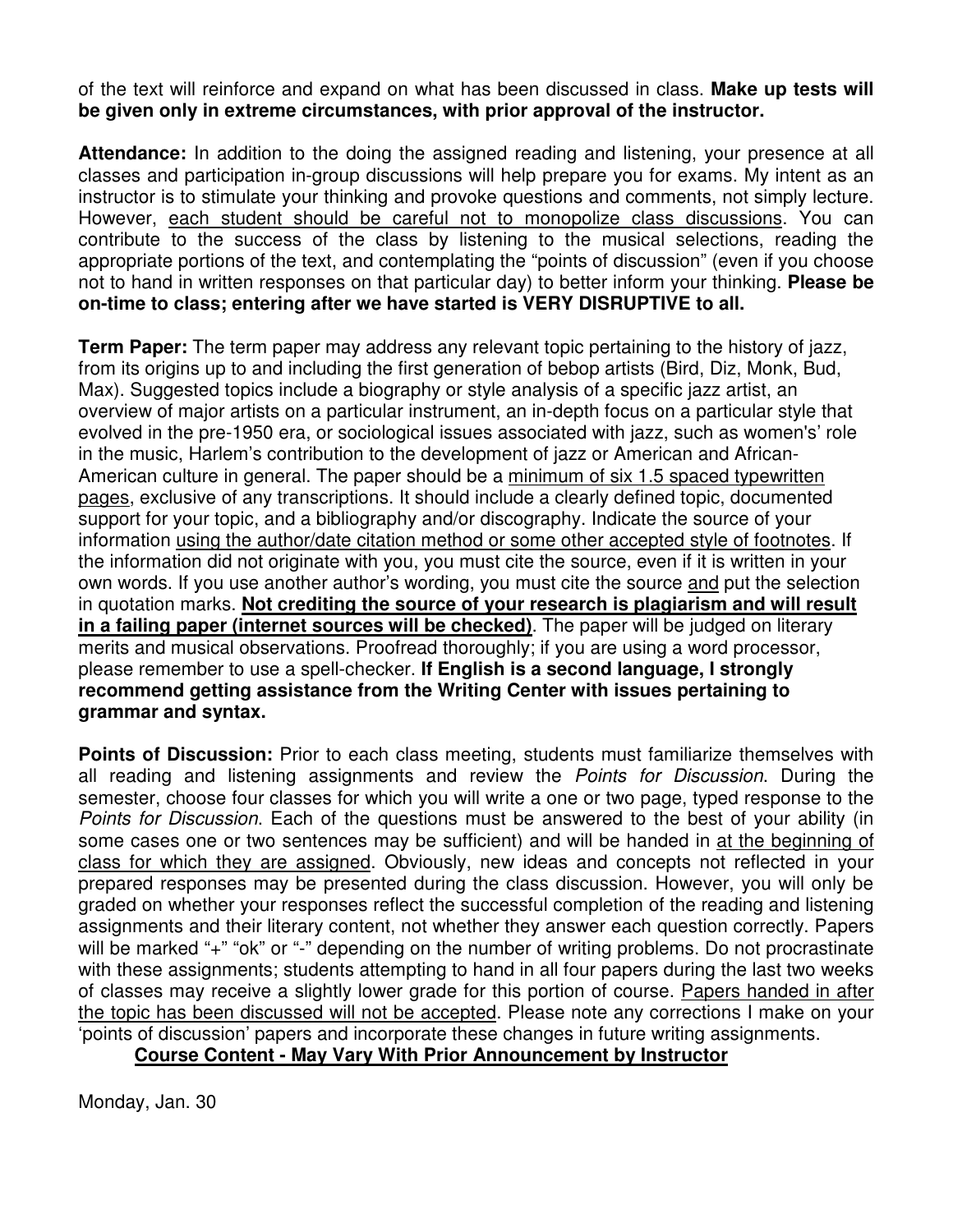**Topic**: Syllabus; What is Jazz?; Origins of Jazz (Africa v.s. Europe); African styles Retained in America: Field Hollers, Street Cries & Work Songs, Church Music, Minstrels & Cakewalk

**Text**: Timeline in Preface p. xxii, Ch. 1, pgs. 3 – 7, Ch. 2, pgs. 26 - 29 **Listening**: (CD 1) Africa/America Retentions - Malinke tribe from Mali: Hunter's Dance, Male Street Vendor: Street Cries of Charleston, Miles Davis: Fishermen, Strawberry, and Devil Crabs – from Porgy & Bess ('58), The Angelic Gospel Singers & The Dixie Hummingbirds: One Day ('51), Count Basie Orchestra: One O'Clock Jump ('42), Weather Report: Birdland ('77). W. African Music – Ninky Nanka Group: Karto. Work Songs – Senegal – Louisiana, Leroy Miller & Mississippi Prisoners: Berta, Berta. Church Music - Rev. Crenshaw & Memphis Congregation of New Brown's Chapel: Lining Hymn and Prayer, Bessie Jones & Georgia Sea Island Singers: See Aunt Dinah. Cakewalk – Good Ol' Ragtime Band: Cakewalk (~1916).

**Supplementary Materials:** "Listening Guide," "Women in Jazz," "What is Jazz?" "African & European Traits," Pre-Jazz Styles"

# Wednesday, February 1

**Topic**: Rural & Urban Blues, Ragtime, Brass Bands

**Text**: Ch. 2, pgs. 30 - 41

**Listening**: (CD 1) Rural Blues - Robert Johnson: Hellhound on My Trail ('37), "Blind Lemon" Jefferson: Black Snake Moan ('27), Mississippi Fred McDowell: Wished I Was in Heaven Sitting Down ('65), Huddie "Leadbelly" Ledbetter: Backwater Blues ('44). Urban Blues - Bessie Smith (James P. Johnson): Backwater Blues ('27), Ma Rainey: Stack O' Lee Blues ('25). Ragtime v.s. Stride - James Scott: The Suffragette Waltz. Scott Joplin: Maple Leaf Rag ('16), "Jelly Roll" Morton: Maple Leaf Rag ('38). Brass Bands - Bunk Johnson's Brass Band (w/George Lewis, 'Baby' Dodds): In Gloryland ('45), Olympia Brass Band: Over in the Glory Land ('74).

**Points for Discussion**: Does jazz have to have a "blues" feeling? Contrast Jefferson, Johnson & Ledbetter. Compare Smith with Rainey. What are the differences you hear between rural and urban blues styles? How does ragtime differ from jazz (use the two versions of Maple Leaf Rag to illustrate your point)? How did brass bands anticipate the early jazz combo (consider rhythmic feel and instrumentation)? ? How is the New Orleans tradition carried on by groups like Kermit Ruffins and the Dirty Dozen Brass Band?

**Supplementary Materials:** ""Defining The Blues," "Wiki Blues Bios." "Early Piano Styles," "Wiki Ragtime Bios." Scores - Maple Leaf Rag

### Monday, February 6

**Topic:** New Orleans Early Jazz (~1917-25), Chicago Early Jazz (~1925-1930), Piano Styles - Boogie Woogie v.s. Stride Piano

 **Text**: Ch. 3, pgs. 42 – 53, Overview II pg. 68 – 71, Ch. 5, pg. 104, Ch. 6, pgs. 119 - 120 **Listening**: (CD 1 & 2) New Orleans Jazz - Original Dixieland Jass Band: Livery Stable Blues ('17), New Orleans Rhythm Kings: Hold That Tiger ('22), Joe "King" Oliver's Creole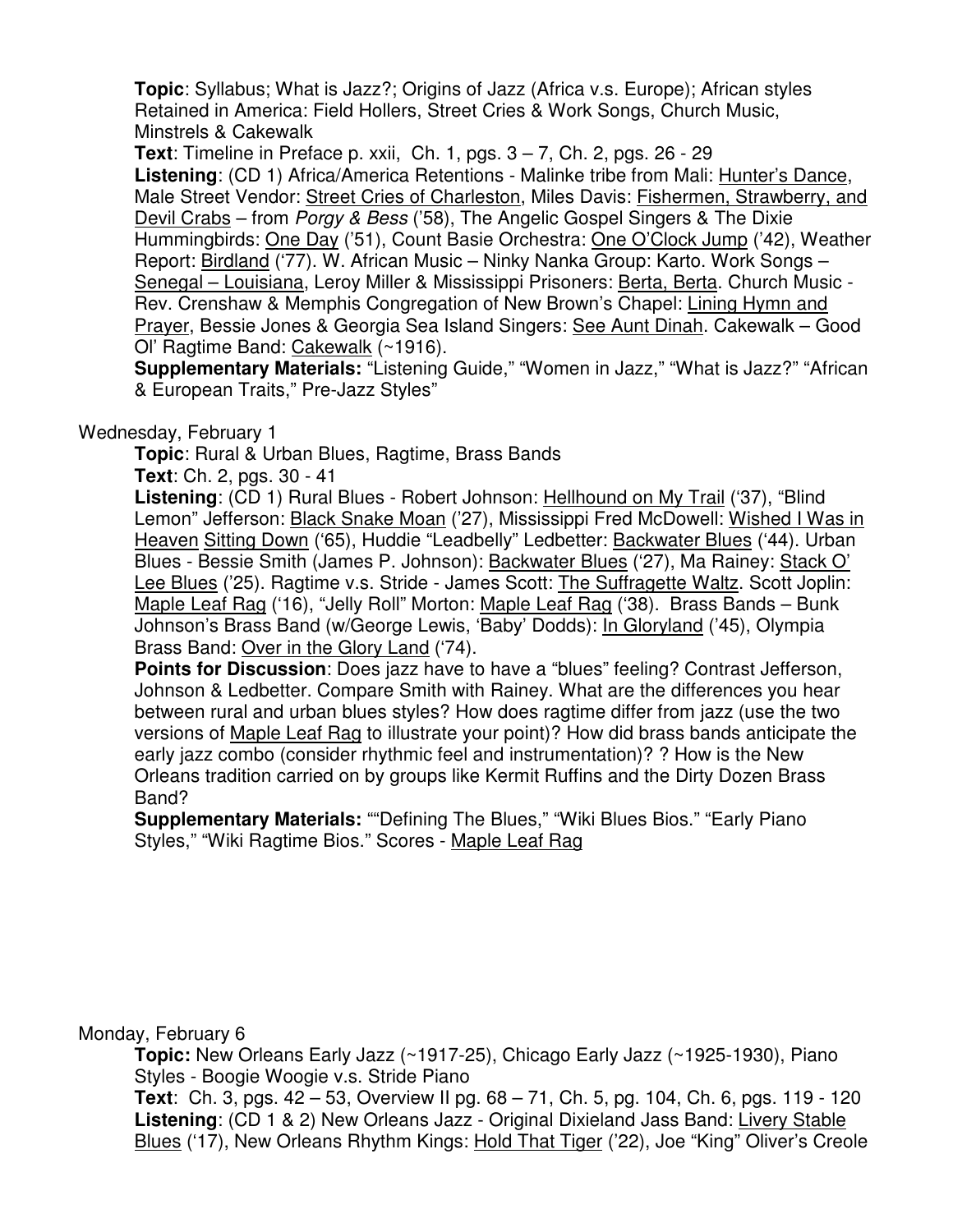Jazz Band (Louis Armstrong, Johnny Dodds, Lil Hardin, Baby Dodds): Dippermouth Blues ('23), Edward "Kid" Ory ("Mutt" Carey, Zutty Singelton, Orson Wells - MC): Muskrat Ramble ('44). Chicago Jazz – Frankie Trumbauer (Bix Beiderbecke, Jimmy Dorsey, Eddie Lang): Singin' the Blues ('27); Stride Piano - James P. Johnson: You've Got To Be Modernistic ('30), Jelly Roll Morton: Maple Leaf Rag (from Jan. 29). Boogie Woogie - Clarence "Pine Top" Smith: Pinetop's Boogie ('28), Meade Lux Lewis: Honky Tonk Train ('37), Tommy Dorsey Orchestra: Pinetop's Boogie ('38)

**Points for Discussion:** What changes in instrumentation, ensemble texture and soloing took place in the transition between New Orleans and Chicago styles of early jazz? Describe the techniques of boogie-woogie and stride piano. How do those two styles differ? What influence did boogie-woogie have on rock 'n roll? Is it a jazz style? **Supplementary Materials: "**Why Jazz in New Orleans?" "New Orleans v.s. Chicago Early Jazz," "Wiki Early Jazz Groups & Chicago Style," "Wiki Boogie Woogie." Scores – Dippermouth Blues. Solo transcriptions - Bix - Riverboat Shuffle

# Wednesday, February 8

**Topic:** Transition to Swing (~1928 -34), Mature Swing & the Big Band Era (~1934-1942), Transition to Bebop (~1941-45), Mature Bop (~1945-1953)

 **Text**: Overview III, pgs. 134 – 139, Ch. 7, pgs. 140 – 145, Ch. 10, pgs. 192 – 194 & 200 **Listening**: (CD 2) Early Swing - Duke Ellington ("Tricky Sam" Nanton, Harry Carney, Johnny Hodges, Freddie Jenkins): Old Man Blues ('30). Mature Swing - Duke Ellington (Johnny Hodges): In A Mellow Tone ('40), Glenn Miller (Bobby Hackett): String of Pearls; Transition to Bebop – After Hours at Minton's (Joe Guy, Thelonious Monk, Nick Fenton, Kenny Clarke): Nice Work If You Can Get It ('41), Early Bop - Dizzy Gillespie (Don Byas, Milt Jackson, Bill DeArango, Ray Brown, J.C. Heard): Old Man Rebop ('46). Mature Bop - Quintet of the Year (Parker, Gillespie, Bud Powell, Charles Mingus, Max Roach: Salt Peanuts ('53)

**Points for Discussion:** How did swing differ from early jazz with regard to rhythm, instrumentation and the skills needed to play it? Describe the changes in Ellington's musical conception and orchestration from 1930 to 1940. What made Glenn Miller so popular among the general population. How did bebop differ from swing? Were the changes evolutionary or revolutionary?

**Supplementary Materials:** "Dixieland v.s. Swing," "Swing v.s. Bebop," Solo transcriptions: Hackett – String of Pearls. Scores & Leadsheets – Old Man Blues, In A Mellow Tone, String of Pearls, Nice Work If You Can Get It, Salt Peanuts

# Monday, February 13 – **NO CLASS, Lincoln's Birthday**

Wednesday, February 15 (Monday schedule)

**Topic**: Trumpeters in New Orleans and the Emergence of Armstrong: Buddy Bolden, Bunk Johnson, Freddie Keppard, Joe "King" Oliver, and Louis Armstrong. **Text**: Chapter 3, pgs. 54 - 66

**Listening**: (CD 3) Freddie Keppard (Johnny Dodds): Stockyard Strut ('26), "King" Oliver & his Dixie Syncopators: Snag It ('26), Louis Armstrong & His Hot Seven (Johnny Dodds, Kid Ory, Lil Hardin Armstrong –pno/comp, Baby Dodds): Struttin' with Some Barbecue ('27). Louis Armstrong's Hot Five (Johnny Dodds, Kid Ory, Lil Hardin, Lonnie Johnson): Hotter Than That ('27). Hot Five (Fred Robinson, Earl Hines, Zutty Singleton): West End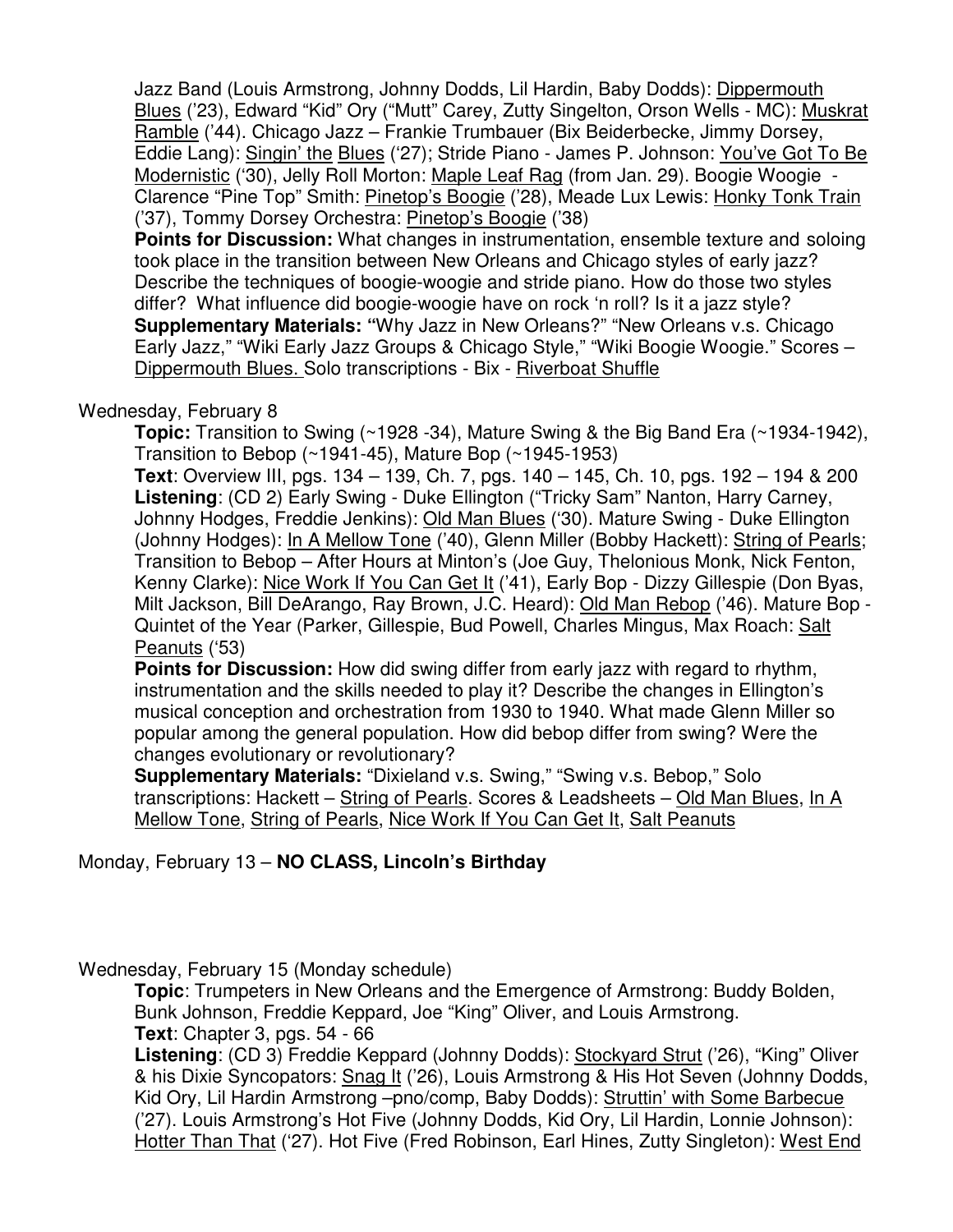Blues ('28). Louis Armstrong Orchestra: Swing that Music ('36). Louis Armstrong All-Stars (Trummy Young): Hello Dolly ('63)

**Points for Discussion:** What makes Armstrong so great? How does his improvising compare to his predecessors? In what ways did he change the melodic and rhythmic vocabulary of jazz? How are his singing and playing similar? What is the role of the musician/entertainer; does it detract or add to the art? Are there any other great musicians who are also popular entertainers? What other instrumentalists are influenced by Pops?

**Supplementary Materials:** Scores - Stockyard Strut, Snag It, Hello Dolly. Solo Transcriptions: Armstrong – Struttin' With Some Barbecue, Hotter Than That, West End **Blues** 

Monday, February 20 – **No Class, Presidents Day**

Wednesday, Feb. 22

**Topic:** Armstrong's Legacy & the "Growl": Bix Beiderbecke, Jabbo Smith, "Bubber" Miley, "Hot Lips" Page, Henry "Red" Allen, "Muggsy" Spanier, Bobby Hackett, "Bunny" Berigan, "Cootie" Williams, Rex Stewart

**Text**: Ch.1, pg. 10

**Listening**: (CD 3) Frankie Trumbauer (Bix Beiderbecke, Jimmy Dorsey, Eddie Lang): Riverboat Shuffle & In A Mist ('27), "Jabbo" Smith: Aces of Rhythm ('29), Duke Ellington ("Bubber" Miley, "Tricky Sam" Nanton): Black & Tan Fantasy ('27), Fletcher Henderson (Henry "Red" Allen, Hilton Jefferson, Don Redman-arr.): Wrappin' It Up ('34), "Hot Lips" Page (Jack Teagarden, Bobby Hackett, Herb Ellis): Sheik of Araby ('45); Duke Ellington ("Cootie" Williams) Echoes of Harlem ('36), Ellington (Rex Stewart): Subtle Slough ('45) **Points for Discussion**: Describe the similarities and differences between Beiderbecke and Armstrong. Why would Armstrong claim they were working on the same thing? What influence did Armstrong have on these other trumpets? Discuss Miley and his successor in the Ellington band, Williams, and the role of mutes and growling effects. What standard song by Duke was derived from Subtle Slough?

**Supplementary Materials:** "Trumpet Lineage," "Wiki Post-Armstrong Trumpeters," "In a Mist-Analysis," Scores – In A Mist, Black 'n Tan Fantasy. Solo Transcriptions: Beiderbecke – Riverboat Shuffle, Allen – Wrappin' It Up

Monday, Feb. 27

**Topic:** Trumpeters – Transition from Swing to Bop (Roy Eldridge, "Buck" Clayton, Harry "Sweets" Edison, Charlie Shavers, Dizzy Gillespie, Fats Navarro, Howard McGhee) **Text**: Ch. 5, pg. 101, Ch. 10, pgs. 196 – 197 & 199

**Listening**: (CD 3) "Buck" Clayton" (Sir Charles Thompson): I Cover the Waterfront ('51), Harry "Sweets" Edison/Oscar Peterson: Mean to Me ('74), Gene Krupa Orchestra (Roy Eldridge): After You've Gone ('41), Charlie Shavers (Ray Bryant): Out of Nowhere ('59), Cab Calloway (Dizzy Gillespie): Pickin' the Cabbage ('40), Roy Eldridge & Dizzy Gillespie (Oscar Peterson, Ray Brown, Herb Ellis, Louis Bellson): Sometimes I'm Happy ('54), Tadd Dameron ("Fats" Navarro, Allen Eager, Wardell Gray, Curly Russell, Kenny Clarke): Ladybird ('48), "Fats" Navarro & Howard McGhee (Ernie Henry, Milt Jackson, Curly Russell, Kenny Clarke): Boperation ('48)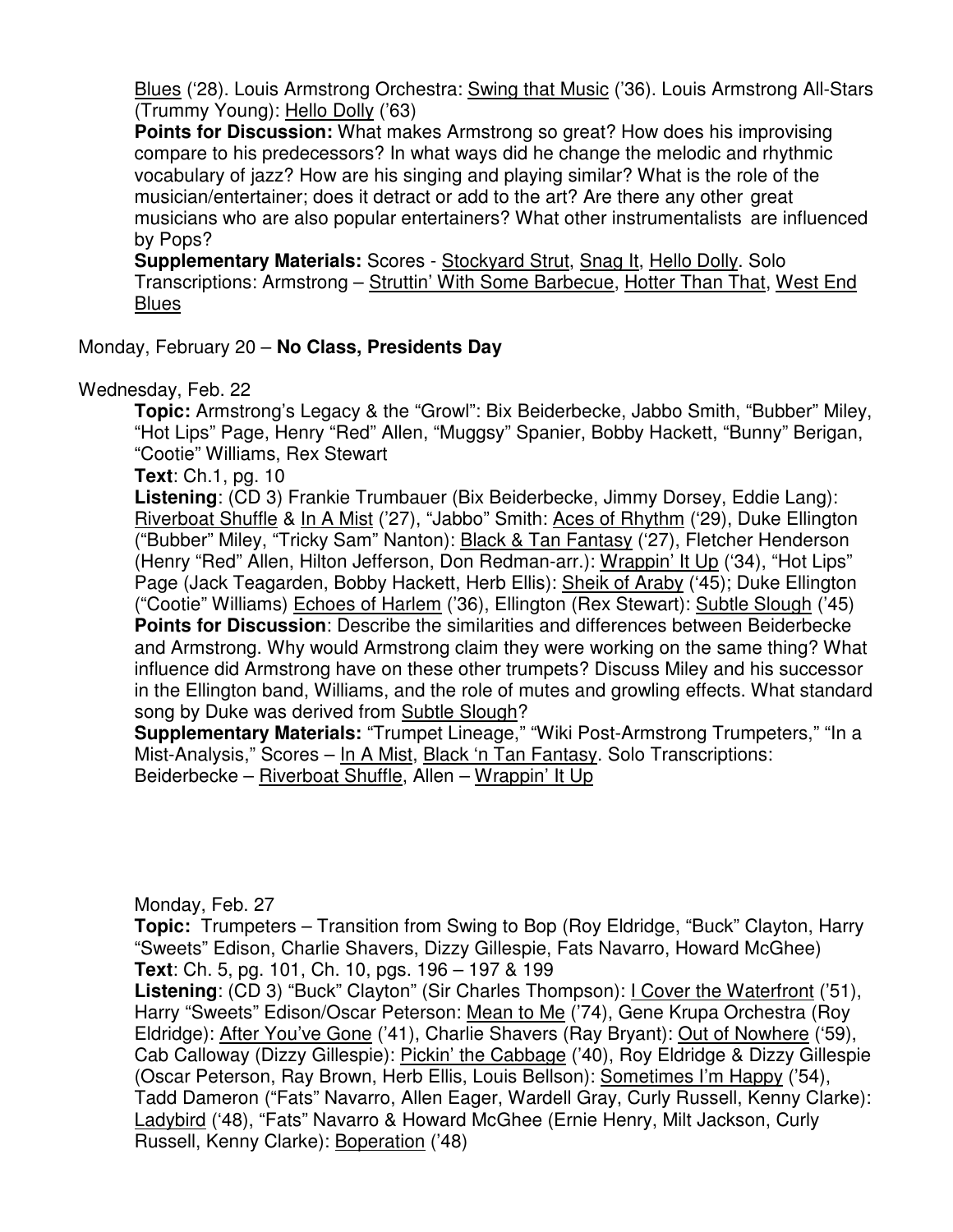**Points for Discussion**: In what ways do you hear Armstrong's influence on Clayton and Edison? Is Charlie Shavers the connection between Armstrong and early Bop? What connection do you hear between Dizzy Gillespie and his mentor, Roy Eldridge? How and why did Dizzy depart from his big band swing roots? Contrast the styles of Dizzy and Fats in terms of their harmonic and melodic concepts. Who solos first on "Boperation?" **Supplementary Materials:** "Wiki Swing into Bop Trumpeters." Solo transcriptions for all songs except "After You've Gone" and "Boperation."

### Wednesday, March 1

**Topic:** Trombonists (Kid Ory, Miff Mole, Jack Teagarden, Dickie Wells, Joe "Tricky Sam" Nanton, Vic Dickenson, Lawrence Brown, J.C. Higgenbotham, Tommy Dorsey, Benny Green, Bill Harris, J. J. Johnson)

**Text**: Ch. 1, pg. 15

**Listening**: (CD 4) Kid Ory & His Creole All-Stars: When the Saints Go Marching In ('54), Bobby Hackett & Vic Dickenson (Dave McKenna): After You've Gone (70); Count Basie Kansas City Seven (Buck Clayton, Dickie Wells, Lester Young, Freddie Green, Jo Jones): After the Theater Jump ('44). Jack Teagarden (Don Goldie, Barrett Deems): Basin St. Blues ('61), Duke Ellington (Juan Tizol/"Tricky Sam" Nanton): Ko-Ko ('40), Tommy Dorsey: Well Get It ('42), Bill Harris" Your Father's Mustache ('57), Gene Ammons/Benny Green (Frank Foster, Tommy Flanagan, Tootie Heath): Juggin' Around ('58), J.J. Johnson (Clifford Brown, Jimmy Heath, John Lewis, Percy Heath, Kenny Clarke): Turnpike ('53)

**Points for Discussion**: How did Teagarden differ from the "gut-bucket" or "tailgate" style favored by New Orleans players like Ory. Contrast his playing with that of Vic Dickenson. Why did Duke feature "sweet" (Brown or Tizol) and "plunger" (Nanton) specialists in the trombone section? How did J.J. bring bebop to the trombone and how did his technique depart from that of earlier trombonists? In whats were Harris and Green the link between Swing and Bop?

**Supplementary Materials: "**Trombone Lineage," "Trombone Bios," Scores – "Ko Ko," Solo Transcriptions – "When the Saints," "After You've Gone" (Hackett), "Your Father's Moustache," "Juggin' Around," "Turnpike"

Monday, March 6 - **Test #1:** Origins, Styles, and Brass Players

# Wednesday, March 8

**Topic:** Big Bands & Composers – Origins in the 20's: "Jelly Roll" Morton, Fletcher Henderson & Don Redman, Early Ellington: Kentucky Club, McKinney's Cotton Pickers, Paul Whiteman, Charlie Johnson's Smalls Paradise Orchestra, Glen Gray's Casa Loma **Orchestra** 

**Text**: Ch. 4, pgs. 79 – 80, Ch. 5, pgs. 89 – 95, Ch. 8, pgs. 162 - 165

**Listening**: (CD 5) Jelly Roll Morton: Black Bottom Stomp ('26); Duke Ellington (Bubber Miley, Adelaide Hall): Creole Love Call ('27); Fletcher Henderson (Charlie Green, Louis Armstrong, Buster Bailey, Coleman Hawkins, Don Redman, arr.): Copenhagen ('24); Fletcher Henderson (Henry Red Allen, Keg Johnson, Buster Bailey): Limehouse Blues ('34); Paul Whiteman (Bix Beiderbecke, Bill Challis, arr): Lonely Melody ('28); McKinney's Cotton Pickers (Don Redman, John Nesbit, arr): Stop Kidding ('28); Glen Gray's Casa Loma Orchestra (Gene Gifford, arr): Casa Loma Stomp ('30)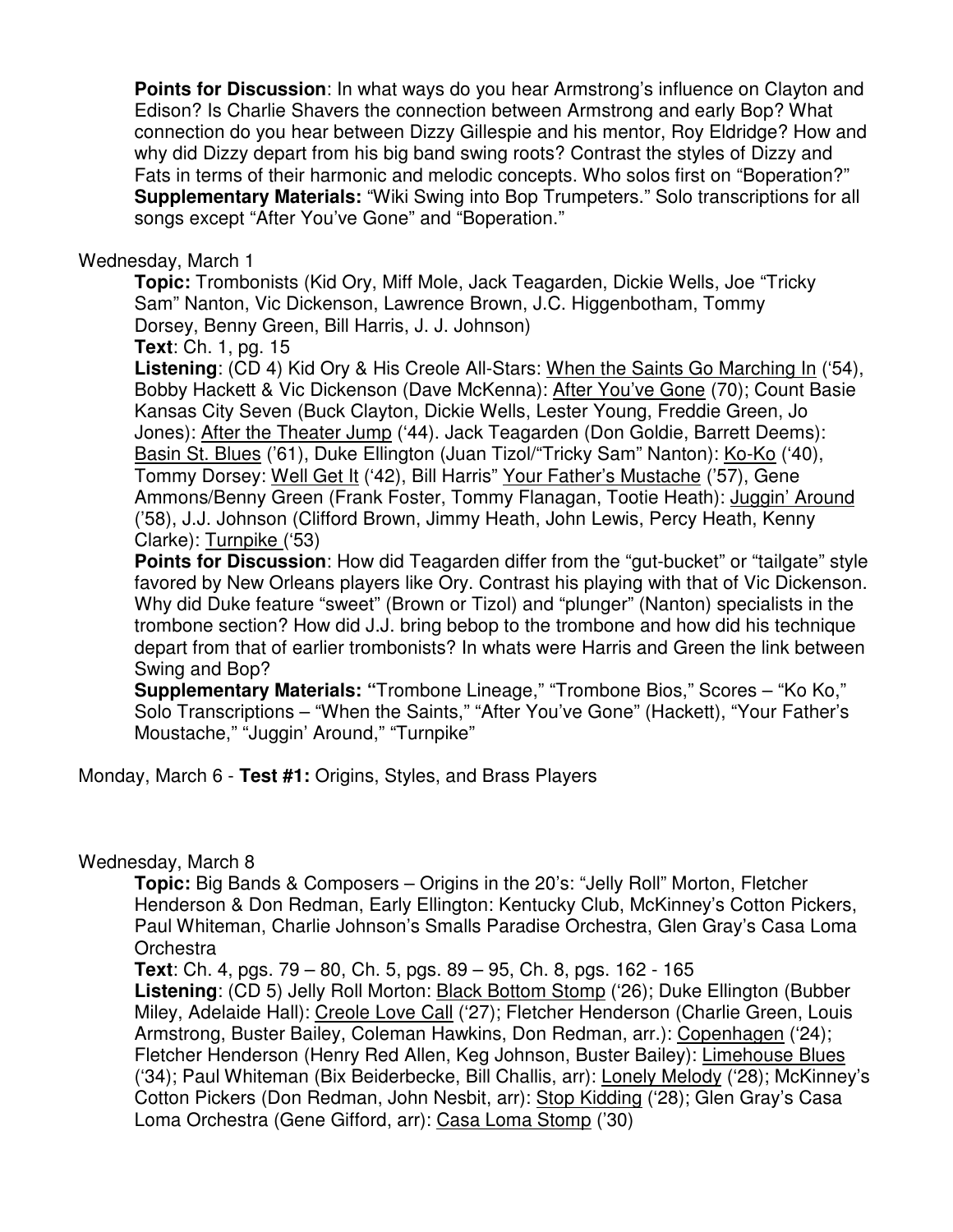**Points for Discussion**: In what ways is Jelly Roll Morton's music influenced by ragtime and how does it differ from many of his contemporaries in the New Orleans style of early jazz? Why is he called jazz's first great composer? What was Paul Whiteman's approach to jazz and swing? Compare the differences between the 1924 and 1932 Henderson bands. Use these changes to describe the evolution of big bands in terms of instrumentation, arranging techniques, harmony, rhythm and the skills needed by the musicians.

**Supplementary Materials:** Score & leadsheets for "Black Bottom Stomp," "Creole Love Call," & "Limehouse Blues."

#### Monday, March 13

**Topic:** Big Bands & Composers: Duke Ellington - the 30's, the Blanton/Webster Years, Billy Strayhorn, The Late Suites

**Text**: Ch. 8, pgs. 166 - 174

**Listening**: (CD 5) Rockin' In Rhythm (Williams, Nanton, Bigard - '31); Daybreak Express (Hodges, Williams, Jenkins – '33); Diminuendo & Crescendo in Blue ('37); Cottontail (Williams, Webster, Carney - 40); Take the A Train (Ray Nance, Strayhorn, comp – '41); Tonk (Duke & Strays – '46); Up and Down" from Such Sweet Thunder (Terry, Nance – '57); Apes & Peacocks & Single Pedal of a Rose - from The Queen's Suite ('59); "Isfahan" from Far East Suite (Hodges, Strayhorn, comp - '66); Upper Manhattan Medical Group (Terry, Carney, Strayhorn, comp. – '67); Praise God from Second Sacred Concert (Carney – '68)

**Points for Discussion**: Discuss Duke's evolution as a composer and band leader. What were his innovations? What differences do you hear between Ellington and Strayhorn in their approach to composition? Discuss the importance that Jimmie Blanton, Ben Webster, Cootie Williams, Johnny Hodges & Billy Strayhorn played in the development of Duke's orchestra.

**Supplementary Materials:** Scores for "Rockin' in Rhythm" ('60 version), "Diminuendo & Crescendo in Blue," "Cottontail," "Apes & Peacocks," "Single Pedal of a Rose," "Isfahan," "U.M.M.G.." Leadsheet for "Take the A Train," Duke Clinic, Strayhorn Discography

#### Wednesday, March 15

**Topic**: Big Bands & Composers: Out of Kansas City (Benny Moten, Count Basie, Andy Kirk & Mary Lou Williams, Walter Page's Blue Devils), Chicago (Earl Hines), Out of the South (Erskine Hawkins, Jimmie Lunceford)

#### **Text**: Ch. 6, pgs. 114 – 119 & 122 - 127

**Listening**: (CD 6) Benny Moten (Basie, Hot Lips Page, Ben Webster, Eddie Durham, arr.): Moten Swing ('32); Count Basie (Herschel Evans, Lester Young, Buck Clayton, head arr.): One O'Clock Jump ('37); Basie (Thad Jones, Frank Foster, arr): Shiny Stockings ('56); Andy Kirk (Mary Lou Williams, arr. & pno): Mary's Idea ('37); Earl Hines Orchestra (Jimmy Mundy, arr): Rock and Rye ('34); Jimmie Lunceford (Sy Oliver, arr): Stomp It Off ('34); Erskine Hawkins (Dub Bascomb, arr)): Tuxedo Junction ('39) **Points for Discussion:** In what ways do the Basie's and Ellington's concepts differ? Address topics such as arrangements, focus on improvisation, blues forms, riff tunes, etc. How do Duke and Count differ in their piano styles? Discuss the evolution of the Basie band and the role of his rhythm section. Describe Sy Oliver's arranging and the 2-beat dance rhythm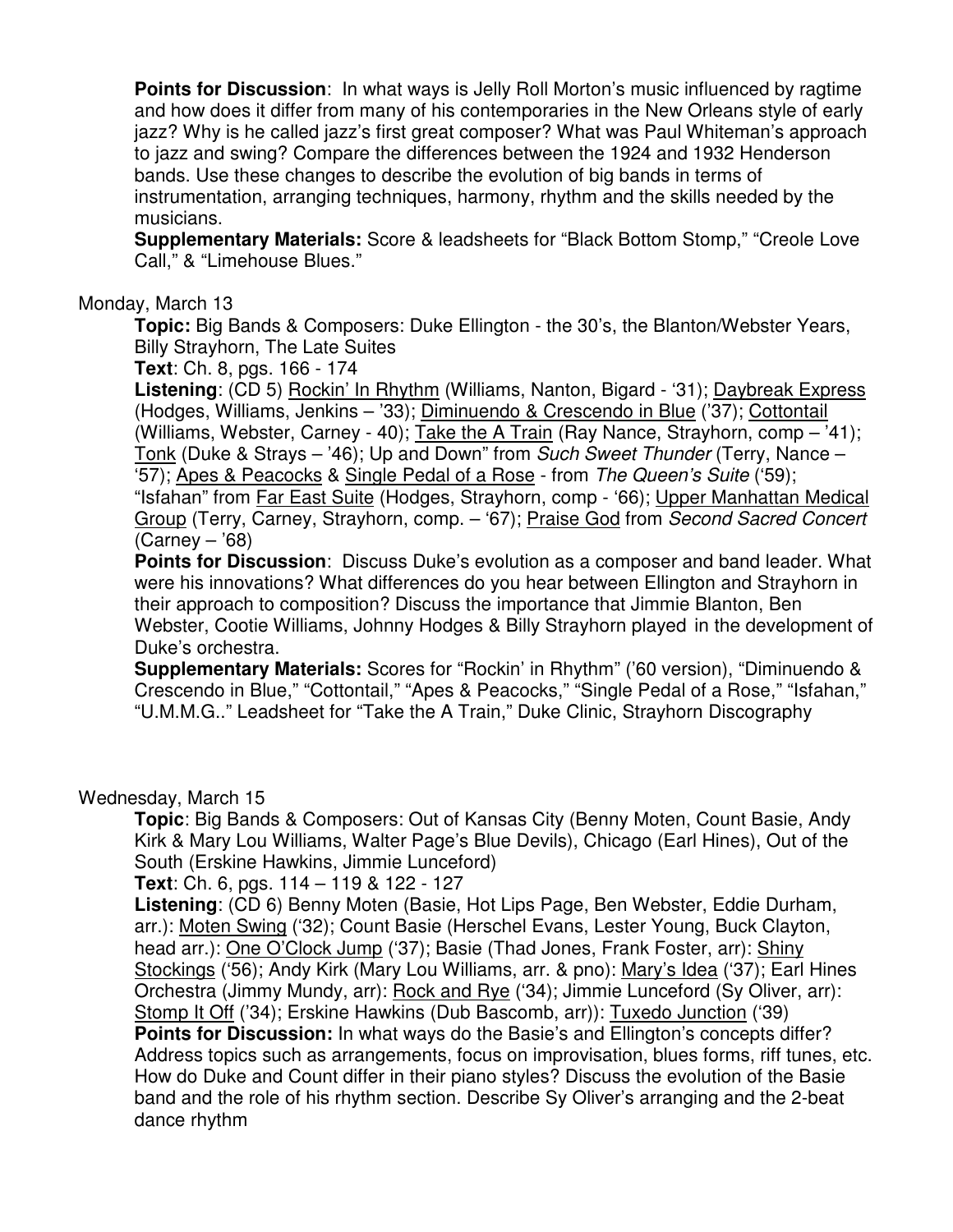**Supplementary Materials:** Leadsheets for "Moten Swing," "Shiny Stockings," "Tuxedo Junction." Wiki Basie & Territory Bands, Contrasting Duke & Basie

Monday, March 20 & Wednesday, March 22

**Topic**: Big Bands & Composers: New York Bands in the Swing Era: Chick Webb, Benny Goodman and Famous Sidemen (Lionel Hampton, Harry James, Gene Krupa); Artie Shaw, Tommy (and Jimmy) Dorsey, Cab Calloway, Charlie Barnet, Glenn Miller, John Kirby's "Biggest Little Band

**Text**: Ch. 5, pgs. 98 – 100, Ch. 7, 142 – 144 150 - 156

**Listening**: (CD 6) Chick Webb (Taft Jordan, Chauncey Haughton, Sandy Williams, Charlie Dixon, arr): Harlem Congo ('37); Benny Goodman (Krupa, Jimmy Mundy, arr): Sing, Sing, Sing ('37); Lionel Hampton (Illinois Jacquet, Ernie Royal, Hampton, arr): Flyin' Home ('42); Gene Krupa (Anita O'Day, Roy Eldridge): Let Me Off Uptown ('41); Artie Shaw (Billy Butterfield, Shaw, Jack Jenny, Lennie Hayton, arr): Stardust ('40); Tommy Dorsey: Song of India; Charlie Barnet (Billy May, arr): Cherokee ('39); Glenn Miller (Tex Beneke, Al Klink, Joe Garland & Andy Razaf, arr.: In the Mood ('41); John Kirby (Charlie Shavers, Buster Bailey): Undecided ('37)

**Points for Discussion:** Why were 'sweet' bands more popular than those with a higher jazz component? Discuss how Shaw, Goodman and Dorsey were able to play both sides of the game - jazz and commercial music. Why do so many people still enjoy Glenn Miller? Why do you think Benny Goodman was called the "King of Swing," but Chick Webb presumably beat him in a battle of the bands?

**Supplementary Materials:** Wiki NY Big Bands, Benny Goodman Russian Tour, Leadsheets for "Cherokee," "Flying Home," "In the Mood," "Stardust," Undecided"

Monday, March 27

**Topic**: Big Bands & Composers: Late Swing & Bebop Big Bands (Benny Carter, Woody Herman, Dizzy Gillespie, Billy Eckstine, Gil Evans & Claude Thornhill, Tadd Dameron **Text**:Ch. 5, pgs. 95, Ch. 10, pgs. 209 - 212

**Listening**: (CD 6) Benny Carter (Carter, arr): Shufflebug Shuffle ('39); Billy Eckstine (Eckstine, v.tb,. Gene Ammons, Art Blakey): Cool Breeze ('44); Dizzy Gillespie (Milt Jackson, John Brown, Kenny Clarke, Gil Fuller, arr;): Things to Come ('46), Woody Herman (Zoot Sims, Serge Chaloff, Herbie Stewart, Stan Getz, saxes; Jimmy Guiffre, arr): Four Brothers ('47); Claude Thornhill (Thornhill, Lee Konitz, Gil Evans, arr.): Donna Lee ('46): Tadd Dameron (Julius Watkins, Bill Evans): Our Delight ('62)

**Points for Discussion**: How did Benny Carter's harmonic and melodic style differ from most swing bands? What makes the big bands of Herman, Gillespie, Eckstine sound like bebop big bands? What innovations was Gil Evans bringing to jazz? How did Thornhill's concepts of instrumentation influence him?

**Supplementary Materials:** Leadsheets for "Donna Lee," "Four Brothers," "Our Delight," "Things to Come," "Wiki Bop Big Bands

Wednesday, March 29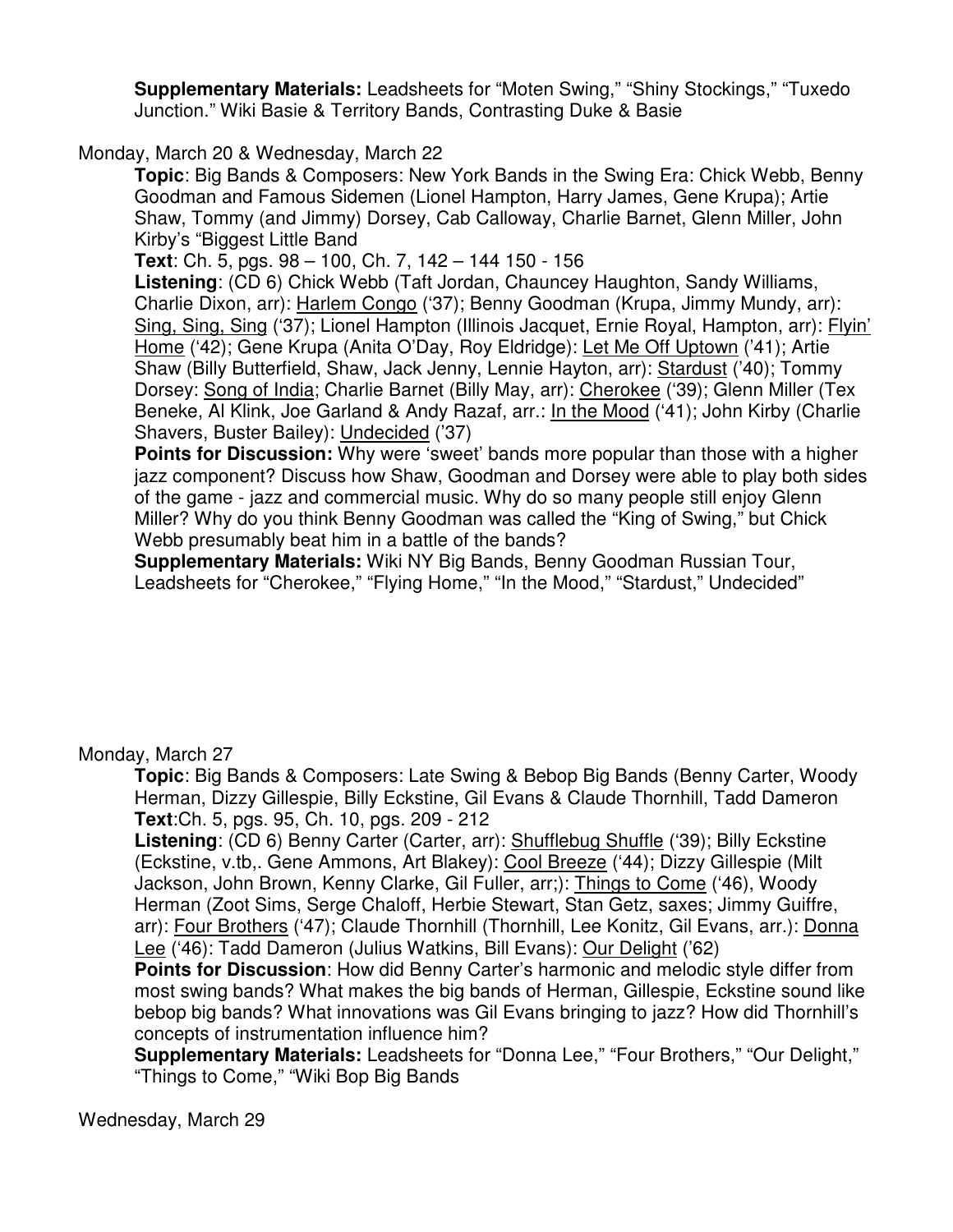**Topic:** Clarinetists (Johnny Dodds, Sidney Bechet, Buster Bailey, Barney Bigard, Benny Goodman, Artie Shaw, Woody Herman, Jimmy Hamilton, Buddy DeFranco) **Text**: Ch. 1, pg. 13, Ch. 7, pgs. 142 – 144, Ch. 7, pgs. 150 - 151

**Listening**: (CD 7) Jelly Roll Morton Trio (Johnny Dodds, Baby Dodds): Wolverine Blues ('27); Jimmy Noone (Preston Jackson, Lonnie Johnson): New Orleans Hop Scop Blues ('40); Sidney Bechet (6Earl Hines, Baby Dodds): Blues in Third ('40); Lionel Hampton (Buster Bailey, John Kirby, Cozy Cole): Rhythm, Rhythm ('37); Duke Ellington (Barney Bigard): Clarinet Lament ('36); Duke Ellington (Jimmy Hamilton, Clark Terry): Perdido ('58); Benny Goodman (Charlie Christian, Lionel Hampton): AC/DC Current ('39); Morton Gould (Benny Goodman): Derivations mvt. 3 "Rag" ('55); Artie Shaw's Gramercy Five (w/Eldridge): Scuttlebutt ('45); Buddy DeFranco (Sonny Clark): Sonny's Idea ('54) **Points for Discussion**: Describe Bechet's sound & style. Compare the two virtuosi of the 30's - Goodman and Shaw. Contrast Barney Bigard and his successor in Duke's band, Jimmy Hamilton. In what ways did DeFranco bring bebop to the clarinet? **Supplementary Materials:** "Clarinet Lineage," "Wolverine Blues" analysis, "Goodman article." Scores – Clarinet Lament." Solo transcriptions for all songs except "Derivations" & "Scuttlebutt"

# Monday, April 3

**Topic:** Pre-Bop C Melody, Soprano, Alto & Baritone Saxophonists (Sidney Bechet, Frankie Trumbauer, Johnny Hodges, Benny Carter, Hilton Jefferson, Harry Carney) **Text**: Ch. 1, pg. 12, Ch. 3, pgs. 55 – 56

**Listening**: (CD 8) Sidney Bechet/Muggsy Spanier Big Four: Sweet Sue ('40); Frankie Trumbauer (Bix Beiderbecke, Jimmy Dorsey, Eddie Lang): Singin' the Blues ('27); The Chocolate Dandies (Roy Eldridge, Benny Carter, John Kirby, Sid Catlett: I Can't Believe That You're In Love With Me ('40); Benny Carter (Phil Woods, Coleman Hawkins, Charlie Rouse, Jimmy Garrison, Jo Jones): Honeysuckle Rose ('61); Duke Ellington (Johnny Hodges): All of Me ('59), Duke Ellington (Johnny Hodges, Billy Strayhorn, comp): Blood Count ('67); Duke Ellington (Harry Carney): Lotus Blossom ('67); Jazz at the Philharmonic Jam Session (three mystery altos): Funky Blues ('52)

**Points for Discussion**: Compare Bechet's soprano playing with his clarinet work at the end of Sweet Sue. How would you describe Trumbauer's style? What are the differences between Hodges and Carter? How is Carter's skill at composition revealed in his improvising? Can you name the order of soloists on Honeysuckle Rose?Talk about Carney's role in the Ellington Orchestra. Who are the three altos?

**Supplementary Materials:** Transcriptions for all songs except "Lotus Blossom" and "Funky Blues." Saxophone Lineage; Wiki early altos bio

# Wednesday, April 5

**Topic:** Charlie Parker

**Text**: Ch. 10, pgs. 194 – 195 & 203

Listening: (CD 8) Jay McShann (Parker): Oh Lady Be Good ('40); Parker: Cherokee ('42); Parker (Gillespie, Roach): KoKo ('45); Dizzy Gillespie (Charlie Parker, Al Haig, Sid Catlett): Shaw 'Nuff ('45); Parker: Parker's Mood ('48): Parker (Miles Davis, Lucky Thompson): A Night In Tunisia ('46); Bird w/Strings: Just Friends ('49)

**Points for Discussion**: Discuss Bird's innovations in melody, rhythm and harmony. Are there any precedents for his work or did it seemingly come out of nowhere? How are his Kansas City blues roots revealed in his playing? Contrast his playing on the 1940 Jay McShann recording with that of Dizzy's playing on the Cab Calloway recording of the same year. Compare the first phrase of Bird's solo on "Oh Lady Be Good" with the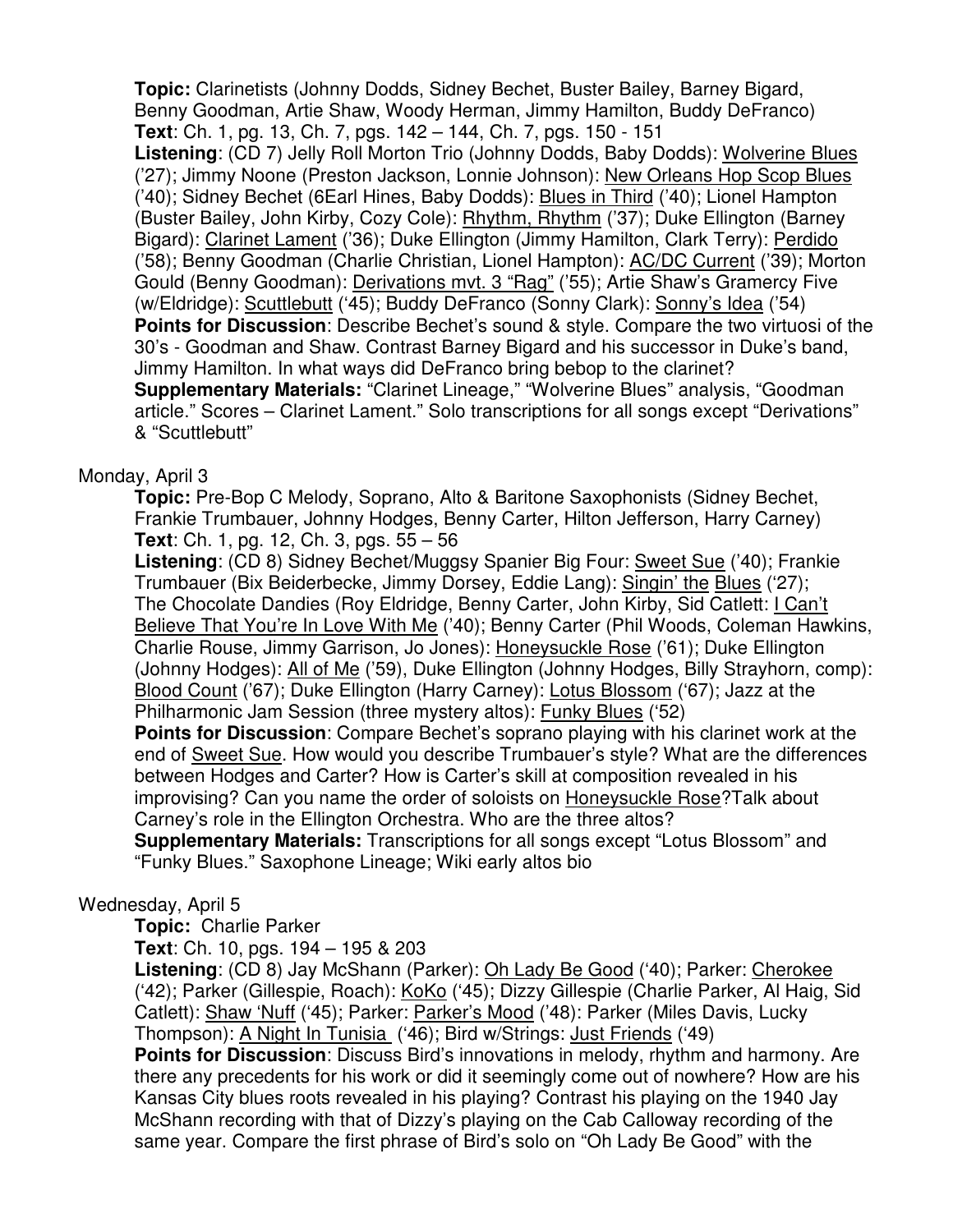beginning of Lester Young's solo on "Lester Leaps In," and the second phrase with Benny Carter's "I Can't Believe" solo. In what ways does his solo on "Cherokee" differ from his playing on "KoKo" (which has the same changes)?

**Supplementary Materials:** Transcriptions for all songs; Charlie Parker Bio, Wiki Bird

Monday, April 10, Wednesday, April 12 & Monday, April 17 **– No Class, Spring Break**

# Wednesday, April 19

**Topic:** Three Tenor Giants (Coleman Hawkins, Ben Webster, Lester Young) **Text**: Ch. 5, pgs. 101 – 104, Ch. 6, pgs. 127 - 131

Listening: (CD 9) Hawkins: Body & Soul ('39); Hawkins (Tommy Flanagan): While We're Young ('60); Duke Ellington (Ben Webster): Cottontail ('40); Webster: Perdido ('42); Young (Slam Stewart, Sid Catlett): Just You, Just Me ('43); Billie Holiday (Young): The Man I Love ('40)

**Points for Discussion**: Why would Lester Young carry Trumbauer's solo on Singin' the Blues in his horn case? Contrast Hawkins, Webster and Young with regard to tone, rhythm and melodic contours. Talk about Hawkins's mentorship of bebop musicians and how it may have influenced his later work. Why was "Prez" considered so unusual in his day, and what later saxophonists seem to show his influence?

**Supplementary Materials:** Transcriptions for all songs; Comparing the 3 Tenor Giants, Lester Young Slang, Wiki 3 Tenors, Rollins Letter to Hawkins

# Thursday, April 20 – **Monday Schedule**

**Topic:** Prez Disciples, Texas Tenors and the Transition to Bop (Flip Phillips, Alan Eager, Wardell Gray, Paul Quinichette, Illinois Jacquet, Lucky Thompson, Don Byas, Gene Ammons, Dexter Gordon)

**Text**: Ch. 1, pg. 12

**Listening**: (CD 9) Dexter Gordon: Blow Mr. Dexter Blow ('47); Paul Gonsalves (Hank Jones, Roy Haynes): Second Chance ('63); Don Byas/Slam Stewart: I Got Rhythm ('47); Gene Ammons/Benny Green (Frank Foster, Tommy Flanagan, Tootie Heath): Juggin' Around ('58); Art Farmer/Wardell Gray: Farmer's Market ('52): Lucky Thompson: Have You Met Miss Jones?

**Points for Discussion**: Describe Prez's influence on Gordon, Phillips & Gray. How did players like Jacquet, Earl Bostic and other "tough" tenors influence rhythm 'n blues and rock 'n roll tenor styles? Is Byas a bebop or swing player? By listening to his sound, who do you think was Paul Gonsalves's role model?

**Supplementary Materials:** Transcriptions for all songs; Wiki Post Prez

Monday, April 24 - **Test #2**: Woodwinds and Big Bands

# Wednesday, April 26

**Topic:** Stride & Swing Era Pianists: (James P. Johnson, Willie "The Lion" Smith, Luckey Roberts, Lil Hardin Armstrong, Earl Hines, "Fats" Waller; Art Tatum, Duke Ellington, Mary Lou Williams, William "Count" Basie, Nat "King" Cole) **Text**: Ch. 1, pg. 16, Ch. 5, pg. 104 – 106, Ch. 6, pg. 119 **Listening**: (CD 10) Jelly Roll Morton: King Porter Stomp ('39), James P. Johnson: Carolina Shout ('21), Louis Armstrong & Earl "Fatha" Hines: Weatherbird ('28). Fats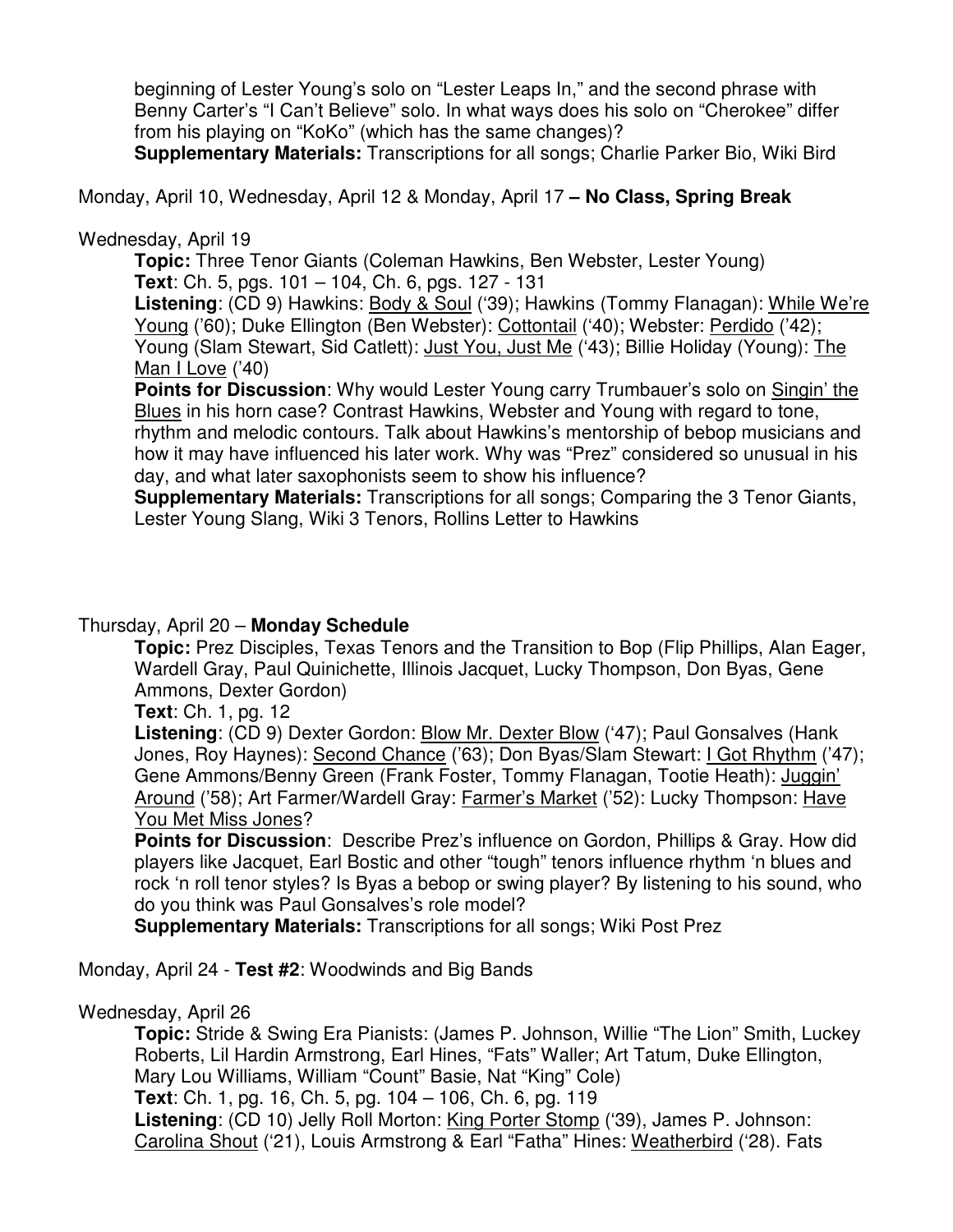Waller: Dinah ('35), Teddy Wilson: Rosetta ('41), Mary Lou Williams: Nicole ('54), Nat "King" Cole: The Man I Love° ('44), Art Tatum: Too Marvelous For Words ('55) **Points for Discussion**: Compare the pianists. Which are 'extraverted' and which have a more 'intimate' style? Do you hear the influence of Johnson and Hines stride techniques on Waller and those that followed? What kinds of harmonic innovations did Mary Lou Williams employ? In what was did Nat Cole anticipate bebop? What were Tatum's innovations in technique and harmony? Which modern pianists did he influence? **Supplementary Materials:** Transcriptions – "King Porter Stomp," "Carolina Shout," "Weather Bird." Lead sheets - ""Rosetta," "The Man I Love," "Too Marvelous for Words". "Wiki Early Pianists," "Rhythm Section Lineage."

#### Monday, May 1

**Topic:** Late Swing & Bebop Pianists: Erroll Garner, Bud Powell, Thelonious Monk, Al Haig, Oscar Peterson

**Text**: Ch. 10, pgs. 205 - 209

**Listening**: (CD 10) Erroll Garner (Denzel Best): I'll Remember April ('55), Thelonious Monk (jam session at Mintons w/"Hot Lips" Page, Kenny Clarke): Nice Work If You Can Get It ('41), Thelonious Monk (Milt Jackson): Evidence ('48), Thelonious Monk (John Coltrane): Epistrophy ('57, but written in '41), Bud Powell (Curly Russell, Max Roach): Indiana ('47), Oscar Peterson (Ray Brown, Ed Thigpen): C Jam Blues ('62), **Points for Discussion**: Discuss Garner's style and influences. Is he a swing or bop player? Contrast Monk's approach to piano with that of Bud Powell. Is Monk a swing, bop or avant garde pianist? How would you characterize his composition style and how is it evident in his improvising? What are the precedents for Peterson's piano style? **Supplementary Materials:** Transcriptions – "Evidence," "Indiana," "C Jam Blues," "Tricrotism," "Blue Seven." Wiki BeBop Rhythm Sections.

### Thursday, May 4 & Friday, May 5 – **CUNY JAZZ FESTIVAL (partial attendance required)**

### Wednesday, May 3 & Monday, May 8

**Topic:** Bassists & Drummers: (Bassists: "Pops" Foster, Walter Page, Milt Hinton, Jimmie Blanton, "Slam" Stewart, Oscar Pettiford, Ray Brown; Drummers: "Baby" Dodds, "Zutty" Singleton, Big Sid Catlett, Chick Webb, Cozy Cole, "Papa" Jo Jones, Gene Krupa, Max Roach, Kenny "Klook" Clarke, Buddy Rich, Davey Tough **Text**: Ch. 1, pgs. 19, 21

**Listening**: (CD 10 & 11) Milt Hinton (Gus Johnson): Milt's Rap ('90)**,** Duke Ellington/Jimmie Blanton: Pitter Panther Patter ('40), Don Byas & Slam Stewart: I Got Rhythm ('45), "Baby" Dodds (Sidney Bechet, "Pops" Foster): China Boy ('40), Chick Webb: Harlem Congo ('37), Jo Jones (Ray Bryant): Cubano Chant ('58), Gene Krupa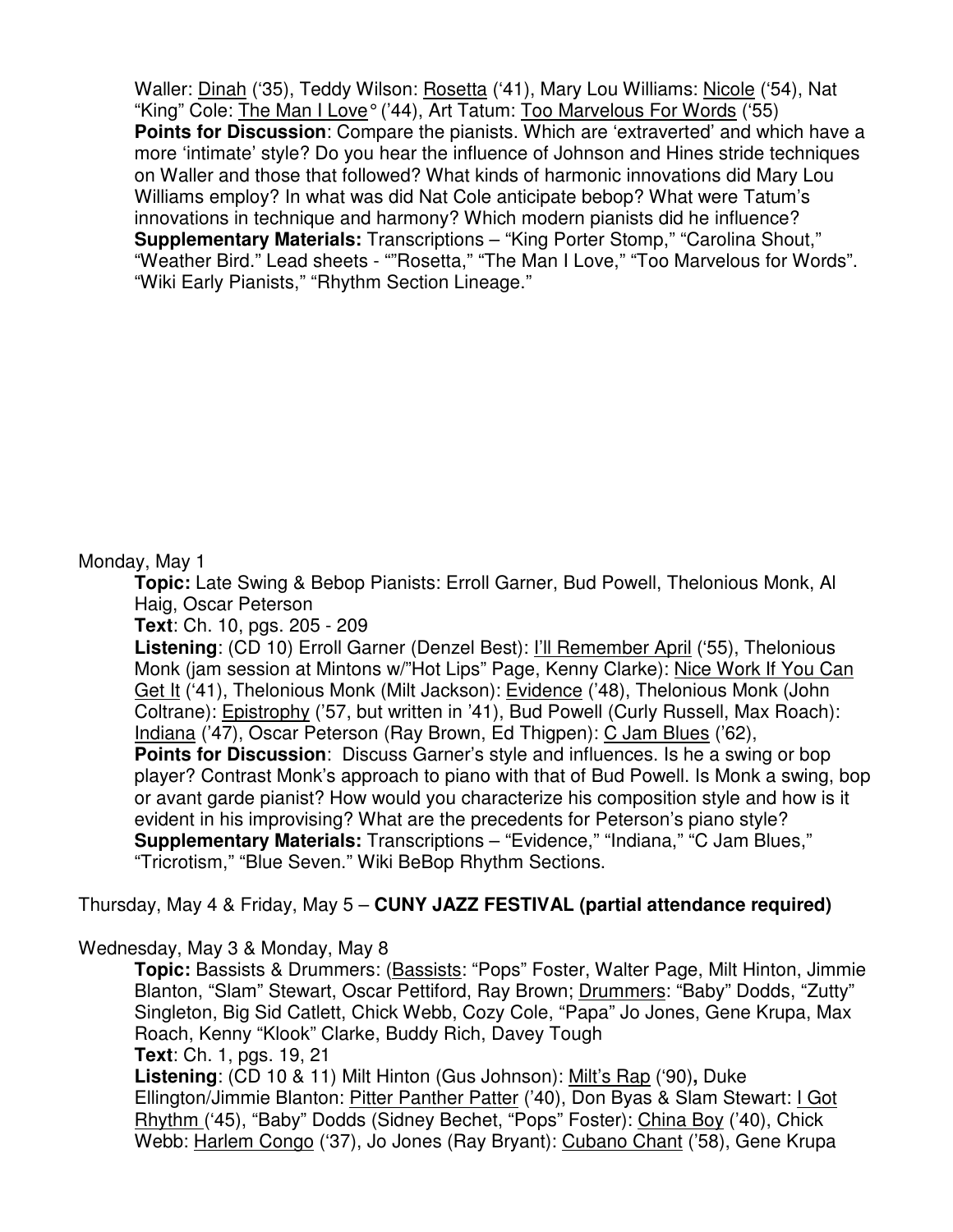(Eddie Wasserman): Sweet Georgia Brown ('59) Oscar Pettiford (Lucky Thompson): Tricotism ('56), Kenny Clarke: Iambic Pentameter ('50), Max Roach (Sonny Rollins, Tommy Flanagan): Blue Seven ('56), Max Roach (Abbey Lincoln, Booker Little, Julian Preister): Freedom Day ('60)

**Points for Discussion**: **Point #1:** Contrast the styles of Milt Hinton and Slam Stewart. How did the role of bassists and drummers change during the late 30's - early 40's and how did Blanton open the door to this change? Discuss the connection between Jimmie Blanton and Oscar Pettiford.

**Point #2:** Contrast the styles of Baby Dodds, Chick Webb, Gene Krupa and "Papa" Jo Jones. Who sounds like they may have opened the way to the bebop style? How did Clarke & Roach differ from each other and their predecessors? How did Max's playing and musical vision change over his career?

**Supplementary Materials:** Transcriptions – "Pitter, Panther, Patter," "I Got Rhythm." Wiki Early/Swing bassists and drummers.

# Wednesday, May 10

**Topic:** Violinists, Vibists, Guitarists. Violinists: Joe Venuti, Stephane Grappelli, Stuff Smith, Ray Nance; Guitarists: Lonnie Johnson, Django Reinhardt, Eddie Lang, Freddie Green, Oscar Moore, Charlie Christian, Tal Farlow, Barney Kessel; Vibraphonists: Lionel Hampton, Red Norvo, Milt Jackson

**Text**: Ch. 1, pg. 18

**Listening**: (CD 12) Joe Venuti & Eddie Lang: The Wild Dog ('28), Quintet of the Hot Club of France (Django Reinhardt & Stephane Grappelli): Honeysuckle Rose ('38), Duke Ellington (Ray Nance): C Jam Blues ('42), Stuff Smith (Shirley Horn, Red Mitchell): Nice Work If You Can Get It (59), Red Norvo Trio (Tal Farlow): God Child ('50), Benny Goodman (Charlie Christian & Lionel Hampton): Seven Come Eleven ('39), Milt Jackson (Jimmy Heath, John Faddis, J.J. Johnson, Cedar Walton, John Clayton, Mickey Roker): Bebop ('88)

**Points for Discussion:** What role did the advent of electronic pickups and amplifiers play in the development of the guitar and bass? Contrast the styles of Venuti, Smith, Grappelli and Nance. Discuss Rheinhart's technique. Is there a distinctly European approach to jazz? In what ways are Christian and Norvo swing players, in what ways are they bop players? How did Milt bring Charlie Parker's vocabulary to the vibes? **Supplementary Materials:** Transcriptions – "Seven Come Eleven," "Bebop"

# Monday, May 15

**Topic:** Vocalists (The Ladies: Ma Rainey, Bessie Smith, Ethel Waters, Billie Holiday, Peggy Lee, Ella Fitzgerald, Dinah Washington, Helen Merrill, Anita O'Day **Text**: Ch. 1, pg. 22, Ch. 9, pgs. 176 – 182 & 189 - 190

Listening: (CD 13) Ma Rainey: Stack O' Lee Blues ('25), Bessie Smith (Charlie Green): Empty Bed Blues ('28), Ethel Waters: Stormy Weather ('31), Billie Holiday (Lester Young): All of Me ('41), Billie Holiday: Strange Fruit ('57), Ella Fitzgerald: Flying Home ('45), Dinah Washington: I Wanna Be Loved ('50), Pearl Bailey (Hot Lips Page): Baby It's Cold Outside ('49), Anita O'Day (Joe Masters, Eldee Young, John Poole): Tea for Two ('58), Helen Merrill (Gil Evans - arr, Jimmy Cleveland): People Will Say We're in Love ('57)